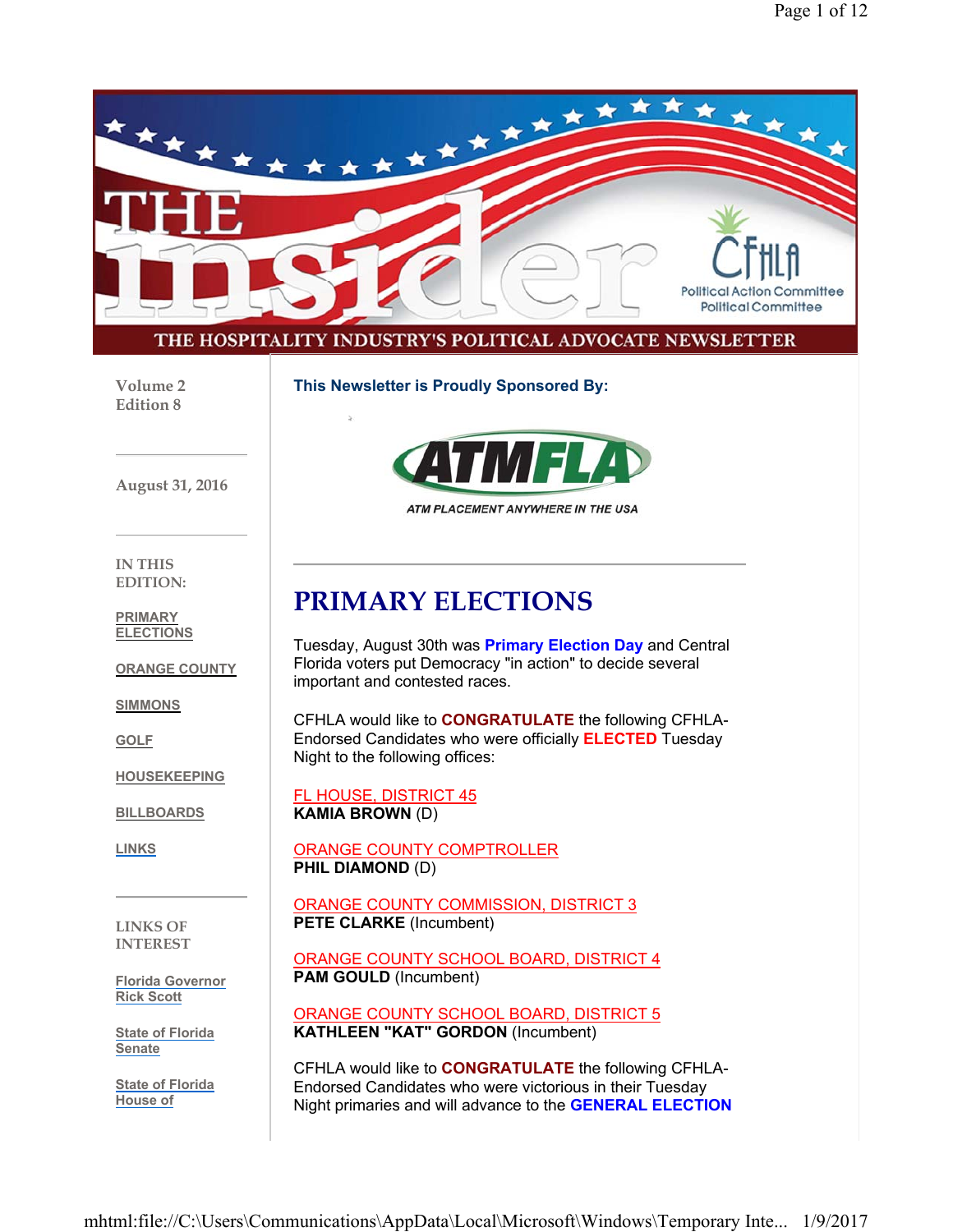**Representatives**

**Orange County**

**Osceola County**

**Seminole County**

**City of Orlando**

**City of Kissimmee**

**City of Sanford**

on **Tuesday, November 8th**:

FL HOUSE, DISTRICT 48 **AMY MERCADO** (D)

FL HOUSE, DISTRICT 50 **RENE "COACH P" PLASENCIA** (R)

FL SENATE, DISTRICT 11 **RANDOLPH BRACY** (D)

SEMINOLE COUNTY COMMISSION, DISTRICT 5 **BRENDA CAREY** (R-Incumbent)

OSCEOLA COUNTY PROPERTY APPRAISER **KATRINA SCARBOROUGH** (D-Incumbent)

OSCEOLA COUNTY COMMISSION, DISTRICT 1 **PEGGY CHOUDHRY** (D)

OSCEOLA COUNTY COMMISSION, DISTRICT 3 **BRANDON ARRINGTON** (D-Incumbent)



CFHLA PAC/PC Board Members attending Phil Diamond's Victory Party at CFHLA Member Orlando Brewing



Newly Elected State Representative Kamia Brown takes a moment to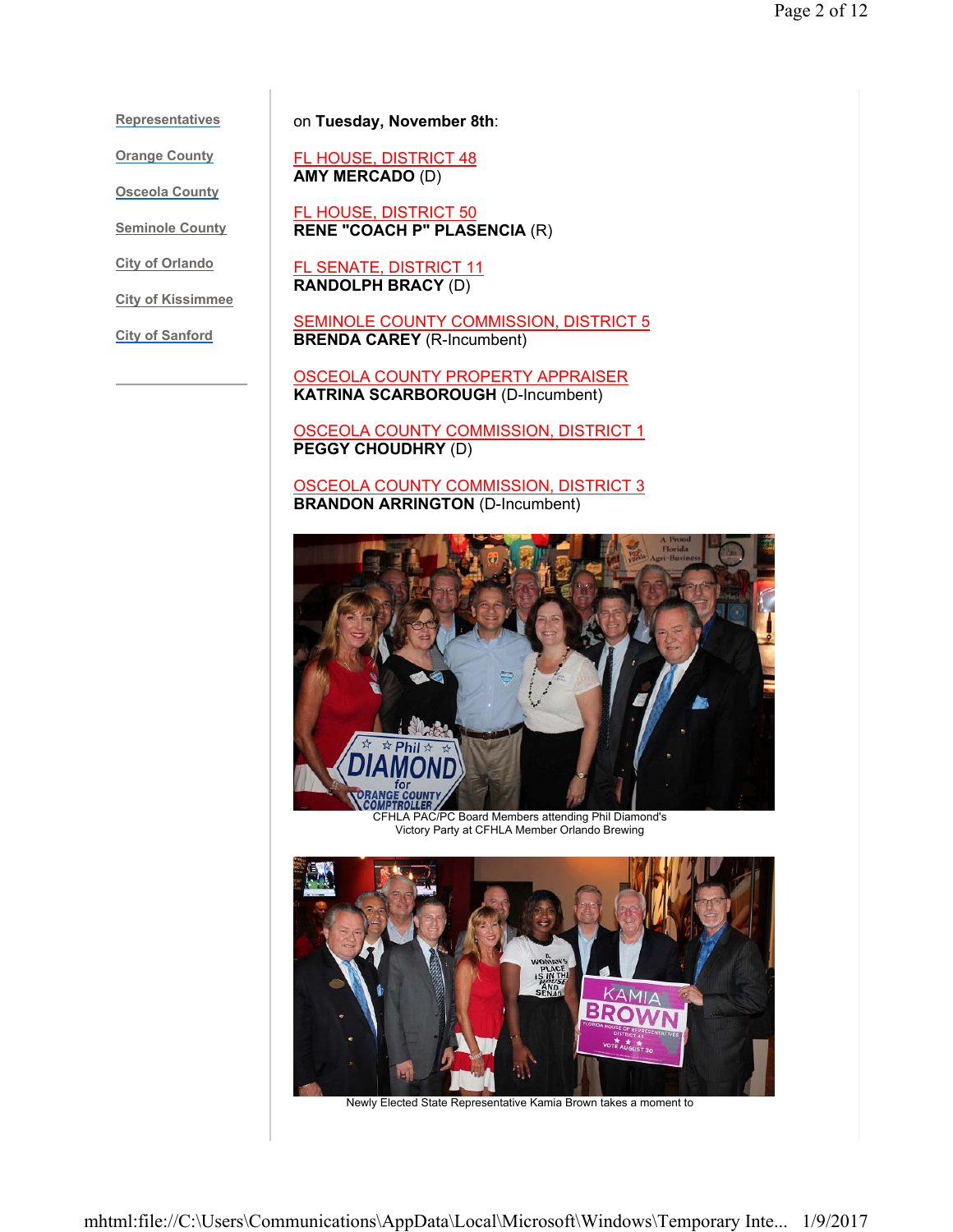#### thank the CFHLA PAC/PC Board Members at her Victory Party



CFHLA endorsed candidate Betsy VanderLey is pictured with CFHLA PAC/PC Board Members



Incumbent Orange County School Board Member Pamela Gould is congratulated on her re-election by members of the CFHLA PAC/PC Board

On behalf of CFHLA PAC/PC Board Chairman **Jay Leonard** of the Wyndham Lake Buena Vista Resort at Disney Springs, CFHLA "salutes" the following Members for representing the Association at four victory parties on the night of the Primary Election:

> **Cindy Andrews** Sunbrite Outdoor Furniture

**Michael Hanley** Wealth Management Strategies of Central FL

> **Dan Kline** Magical Memories® Villas

> > **Rick Patterson**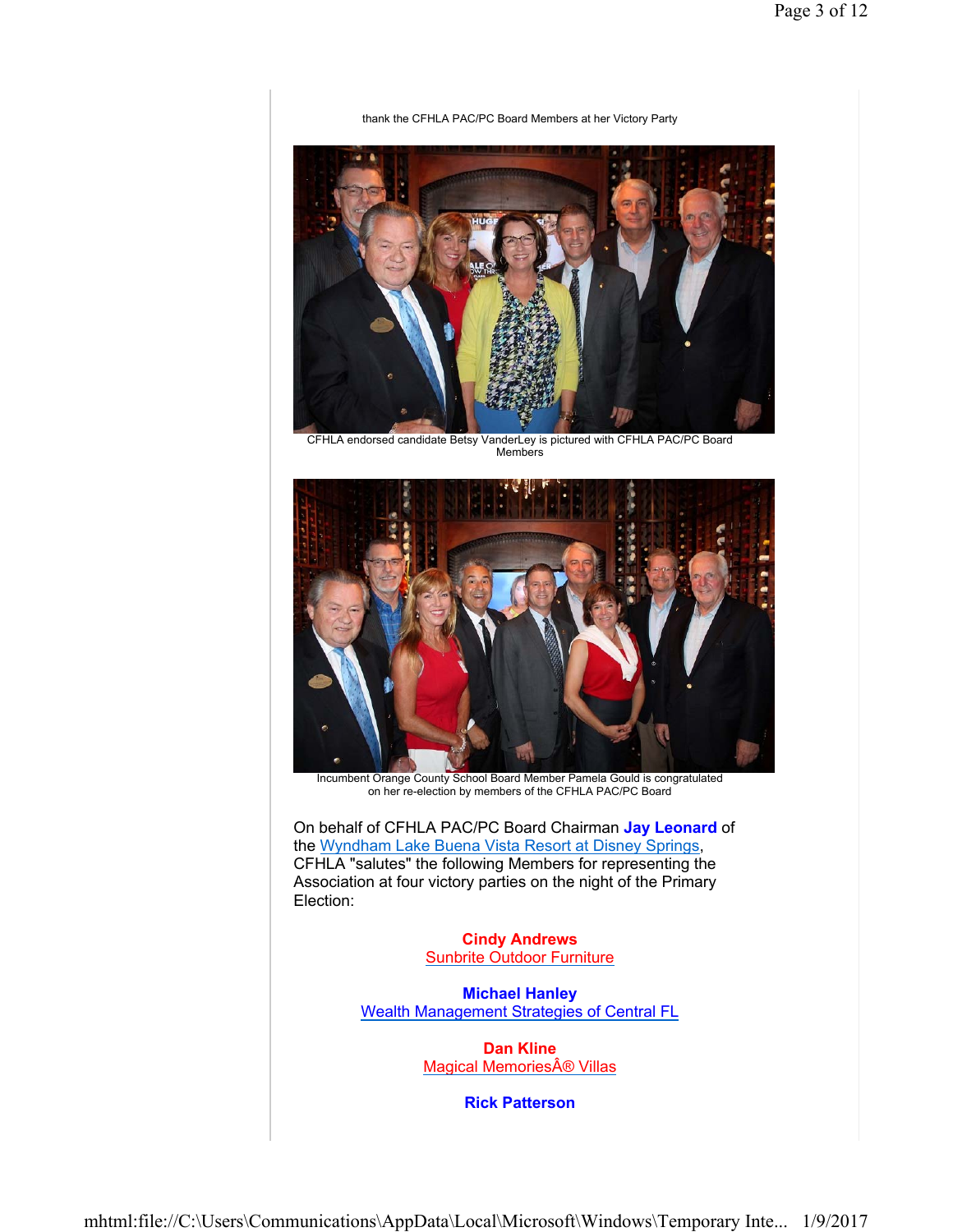Associated Planners Group

**Chuck Simikian** Paramount Hospitality Group

**Jeff Swirsky** Floridays Resort Orlando

**Duane Winjum** International Palms Resort & Conference Center

> **Keith Wolling** B Resort & Spa Lake Buena Vista

The CFHLA-PAC extends a **THANK YOU** to **E.J. Gregg** and the **Brio Tuscan Grille at the Mall at Millenia** staff for hosting the CFHLA-PAC Attendees for a small gathering prior to visiting Primary Election Night Parties.

## **ORANGE COUNTY**

In two **Orange County Commission** races, the District 1 and District 5 seats, no candidates were able to achieve the 50% + 1 vote needed to secure Election on Tuesday night.

In District 1, the two candidates receiving the most votes to replace the seat vacated by **termed-out Commissioner Scott Boyd**, Winter Garden **Commissioner Bobby "O" Olszewski** and CFHLA-Endorsed **Candidate Betsy VanderLey**, will advance to the November 8th General Election Ballot.

*Below are the unofficial results of Tuesday's Primary for the District 1 Seat:*

Nuren Haider: 10.94% Dr. Usha Jain: 8.07% **Bobby "O" Olszewski: 35.45% Betsy VanderLey: 45.54 %**

In the District 5 race, incumbent and CFHLA-Endorsed **Commissioner Ted Edwards** will continue campaigning for the November 8th Election where he will face challenger Emily Bonilla.

*Below are the unofficial results of Tuesday's Primary for the District 5 Seat:*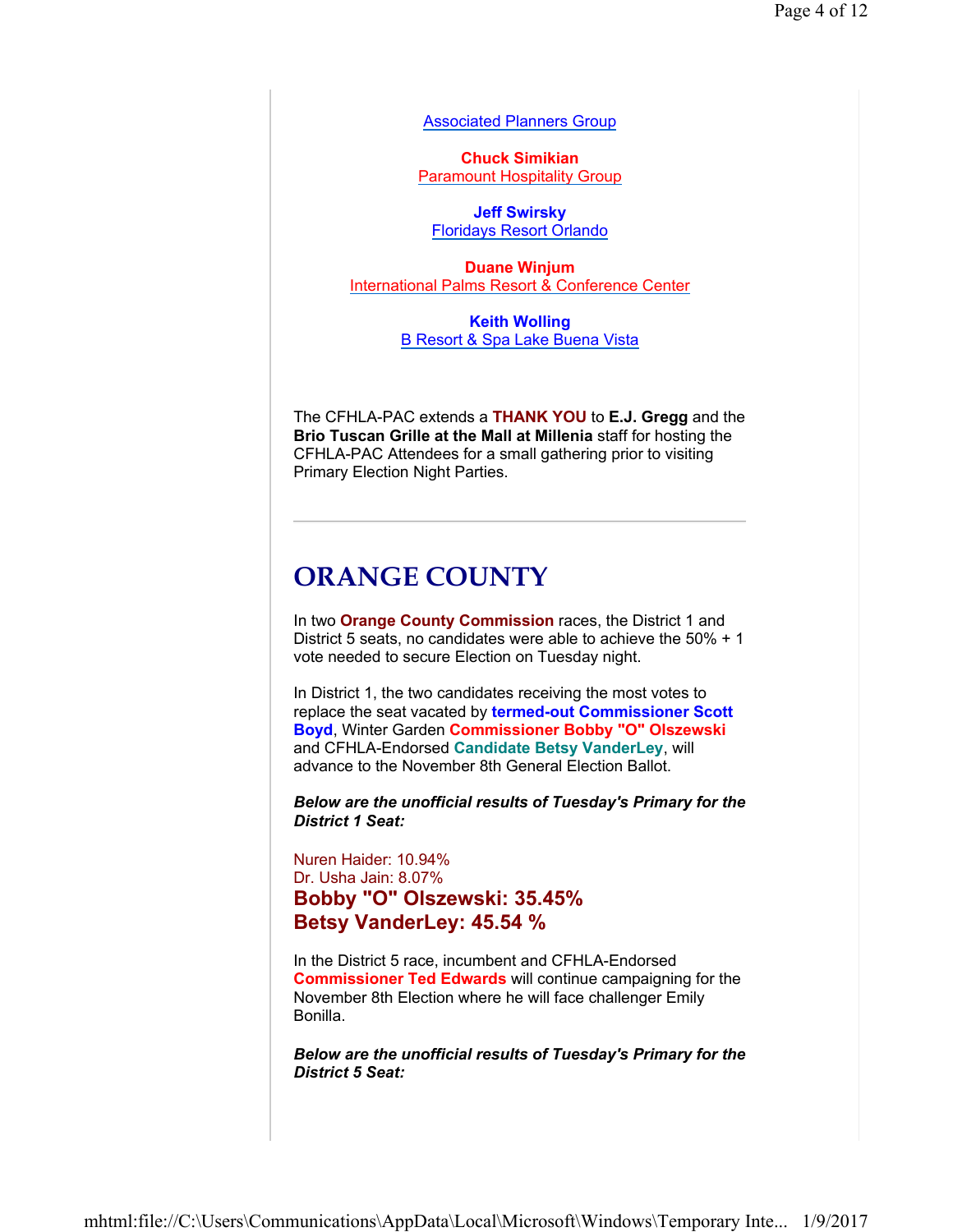**Emily Bonilla: 27.65% Commissioner Ted Edwards: 42.30%** Greg Eisenberg: 7.57% Timothy McKinney: 22.48%

## **SIMMONS**

On Wednesday, August 10th, the **CFHLA Governmental Affairs Committee** met with **State Senator David Simmons**, one of CFHLA's most powerful allies in Tallahassee as it relates to protecting Central Florida's Hospitality Industry and the Tourist Development Tax (TDT).

CFHLA GA Committee Members shared with Senator Simmons the Association's potential upcoming efforts to **repeal the 2016 legislation** that expanded the uses of the **Tourist Development Tax** that allowed TDT dollars to be utilized for non-Tourism promotion purposes. CFHLA was greatly appreciative of Senator Simmons' vote against this damaging legislation to the integrity of Florida's TDT expenditures.

Senator Simmons also discussed at length the importance of upcoming **water conservation proposals** in the state, including State efforts to purchase land located south of Lake Okeechobee for water storage and treatment.



CFHLA "salutes" Senator Simmons for achieving re-election to the State Senate after no individuals qualified for the ballot to oppose the Senator prior to the June 24th candidate qualifying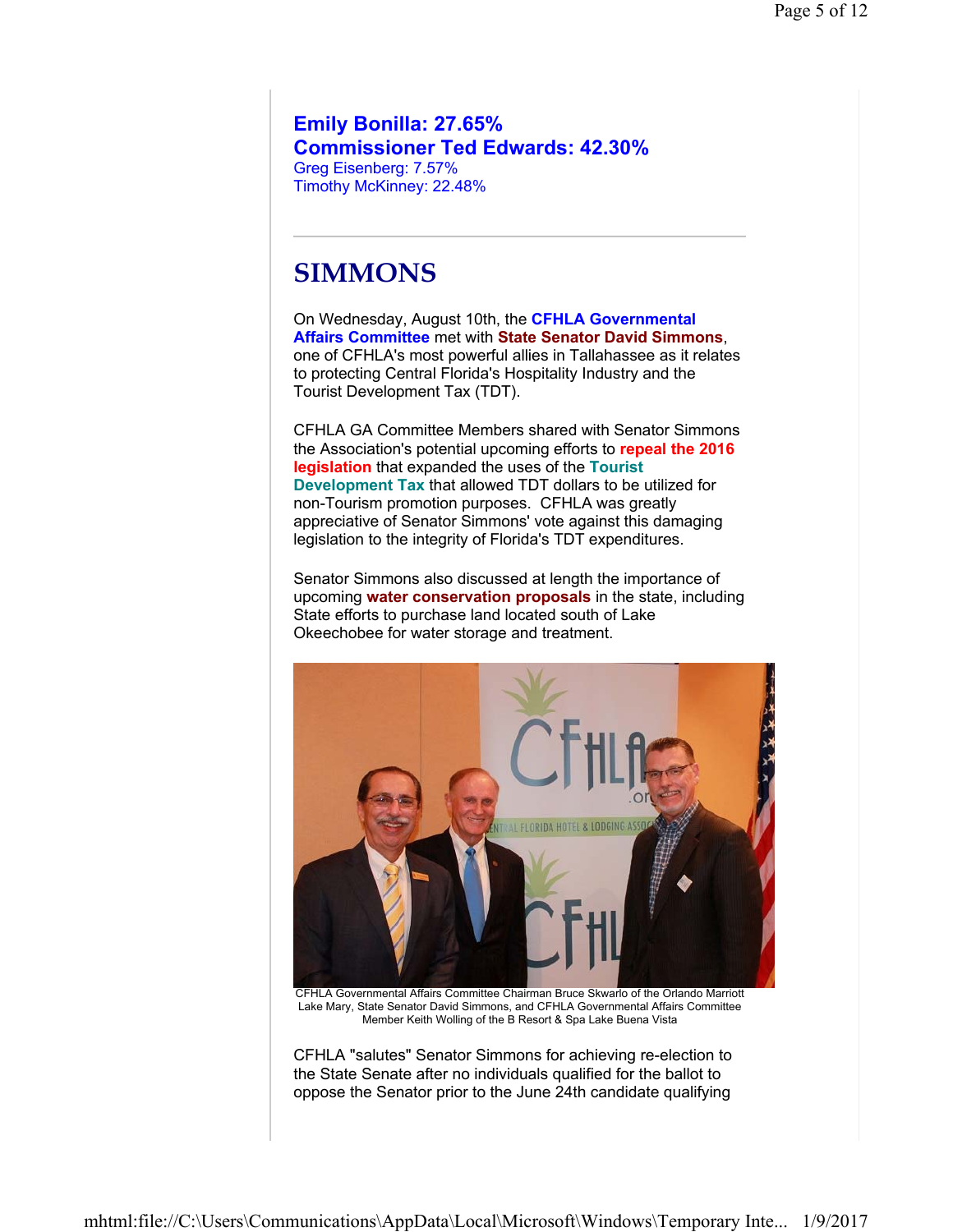deadline.

Additionally, CFHLA thanks Governmental Affairs Committee Chairman **Bruce Skwarlo** for hosting this meeting at the Orlando Marriott Lake Mary, and salutes the **2016 Governmental Affairs Committee Sponsor**:



# **GOLF**

The 2016 CFHLA Political Committee's **"Tee It Up for Tourism" Golf Outing & Luncheon** is set to occur on **Thursday, September 29th** at the Waldorf Astoria Orlando Golf Club.

This annual CFHLA-PC fundraiser features over a dozen of Central Florida's most respected legislators and allows CFHLA Members the opportunity to **network with Elected Officials** both at lunch and on the course.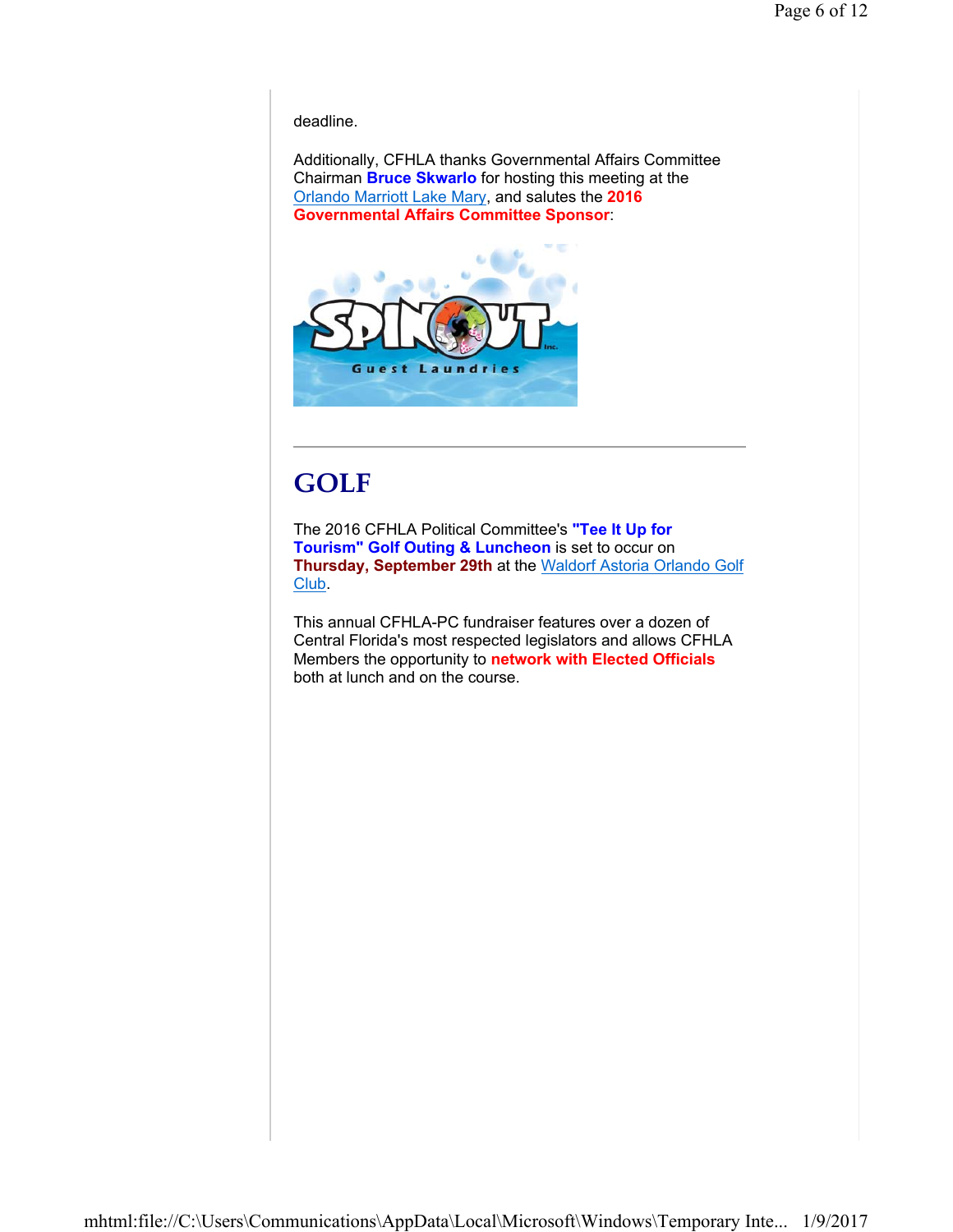

State Representative Mike Miller

This year's Keynote Speaker, **State Representative Mike Miller**, is a CFHLA-Endorsed candidate who is one of the Hospitality Industry's strongest voices in Tallahassee.

*The CFHLA Political Committee thanks the following Allied Members for serving as sponsors of this activity:*

Presenting Sponsor:



Hole sponsors:

*Awnclean USA*

*Blue Team Restoration*

*Edlen Electrical Exhibition Services*

*GrayRobinson*

*HoneyDo Commercial Floor Care*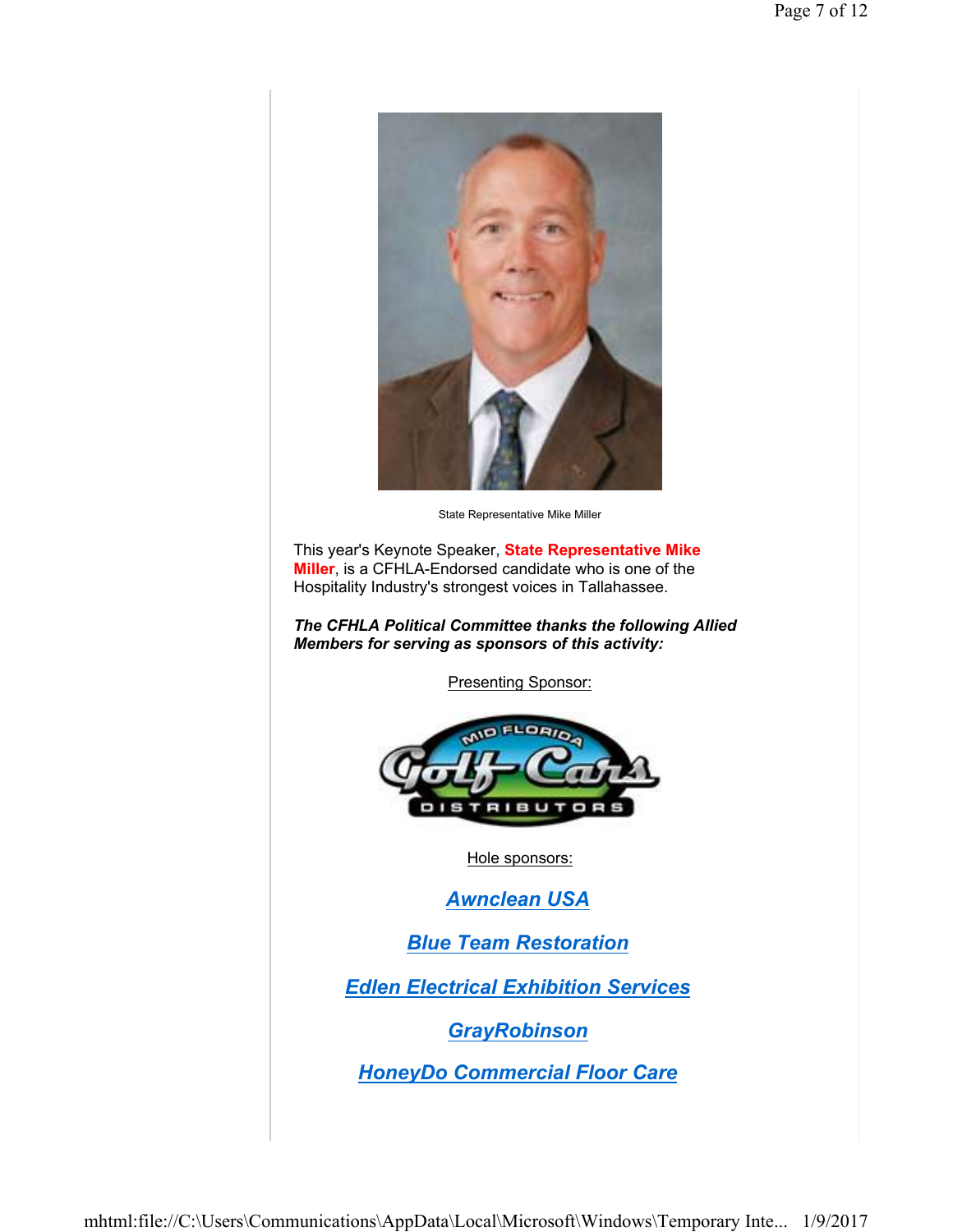### *Mid Florida Golf Cars*

*For your information, the following teams have registered for this NETWORKING activity:*

#### *AAA Parking*

*Ashberry Water Conditioning*

*ATMFLA*

*Bags Parking & Guest Services*

*Doubletree Suites by Hilton located in the Disney Springs Resort Area*

*Duct Detectives, Inc.*

*Edlen Electrical Exhibition Services*

*Florida Hospital Nicholson Center*

*Global Sourcing Int'l, LLC*

*Guard Dog Valves*

*HoneyDo Commercial Floor Care*

*HospitalityStaff*

*Hyatt Regency Orlando*

*Kenworth of Central Florida*

*Massey PrevenTech Commercial Services*

*Mechanical Services of Central Florida, Inc (MSI)*

*Premier Elevator Co., Inc*

*Sheraton Suites Orlando Aiport*

*Universal Orlando Resort*

*Walt Disney World Swan & Dolphin*

*Wealth Management Strategies*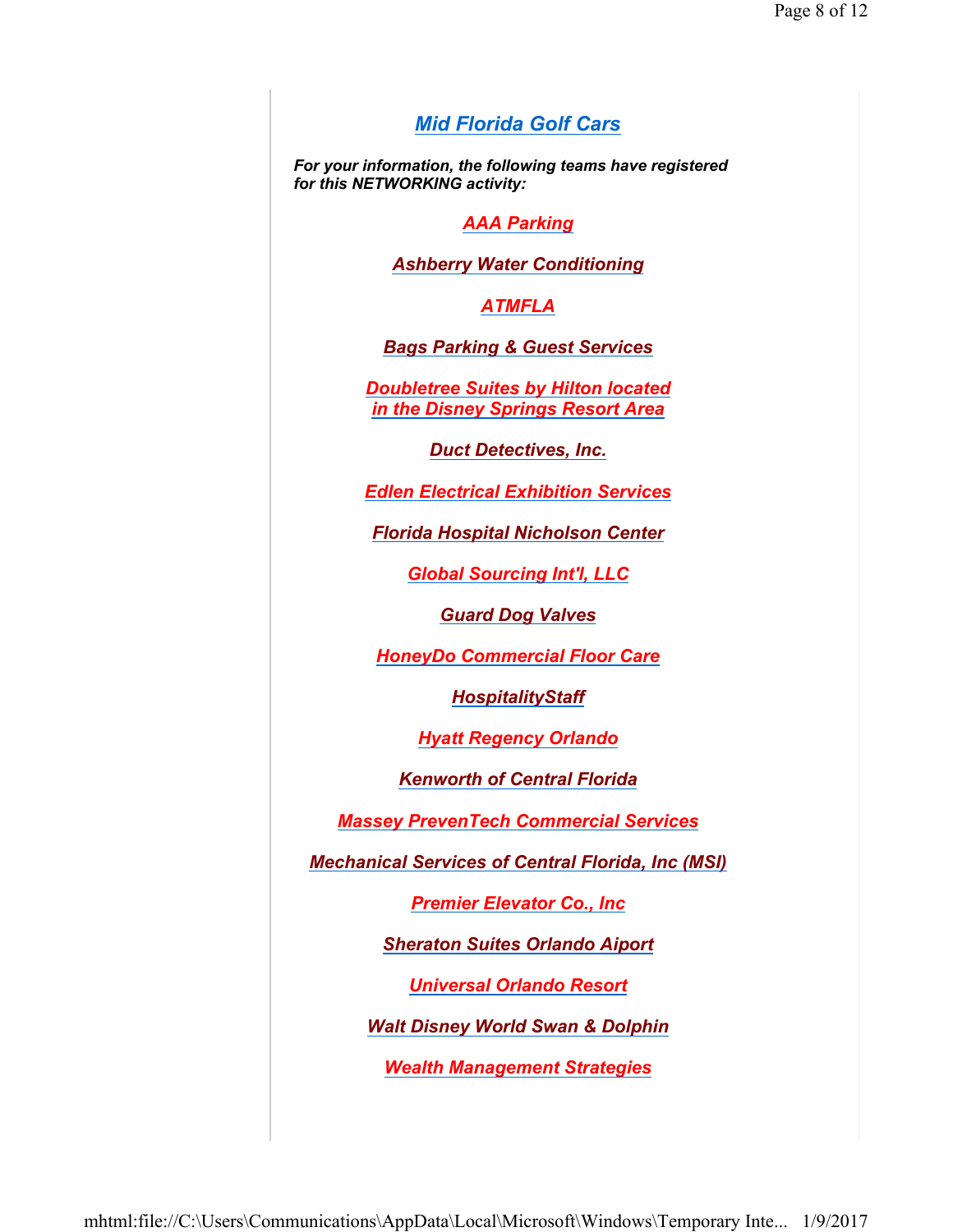#### *Willis Towers Watson*

A golf foursome may be purchased for \$500 (or \$150 for an individual) and include lunch prior to the shotgun start at 1:30PM.

*If you're interested in only attending the Luncheon prior to golf, you may purchase tickets at \$35 per person.*

**Please click here to register today and support the CFHLA Political Committee!**

## **HOUSEKEEPING**

#### *Time to recognize your housekeeping staff!*

**September 11th - 17th is International Housekeeping Week** and at the September 15th Orlando City Council Meeting, **Orlando Mayor Buddy Dyer** will present an official proclamation declaring September 11th - 17th as Housekeeping Week in Orlando.

Mayor Dyer has invited all **Downtown and City of Orlando Lodging Members** to attend with members of their Housekeeping staff so that they may accept this proclamation and participate in a group photograph with Mayor Dyer.

*If you or any members of your team are interested in attending, please contact CFHLA Public Policy Director Kevin Craig publicpolicy@cfhla.org*

## **BILLBOARDS**

During the week of **August 21st - 27th**, the **CFHLA Political Action Committee** purchased digital billboard space on a highly visible billboard alongside *Eastbound I-4 next to the Mall at Millenia* to promote **CFHLA's Endorsed Candidates** during the days leading up to the August 30th Primary Election.

*Below are images of just a few of the digital billboards encouraging Orlando commuters to support Hospitality-Friendly candidates:*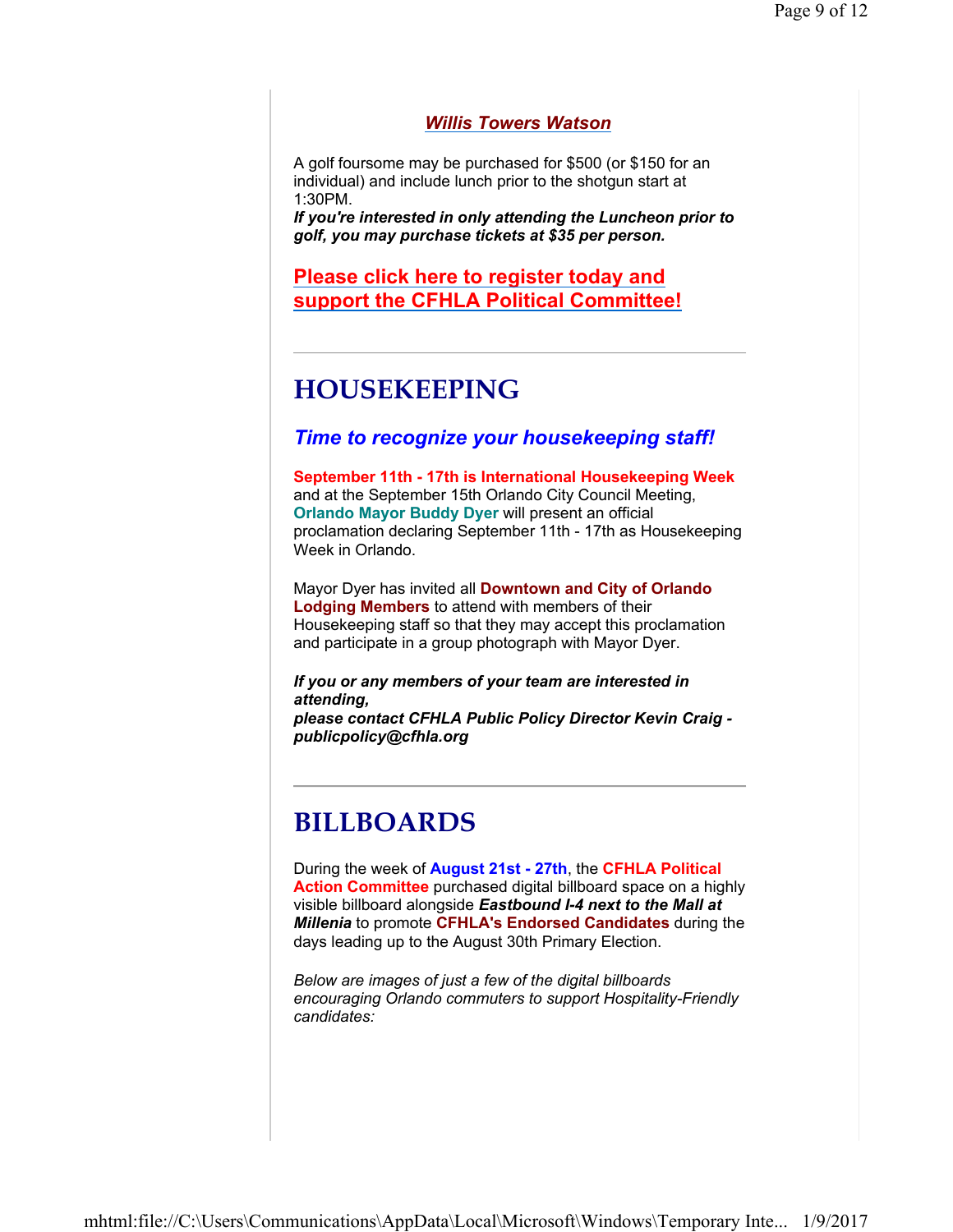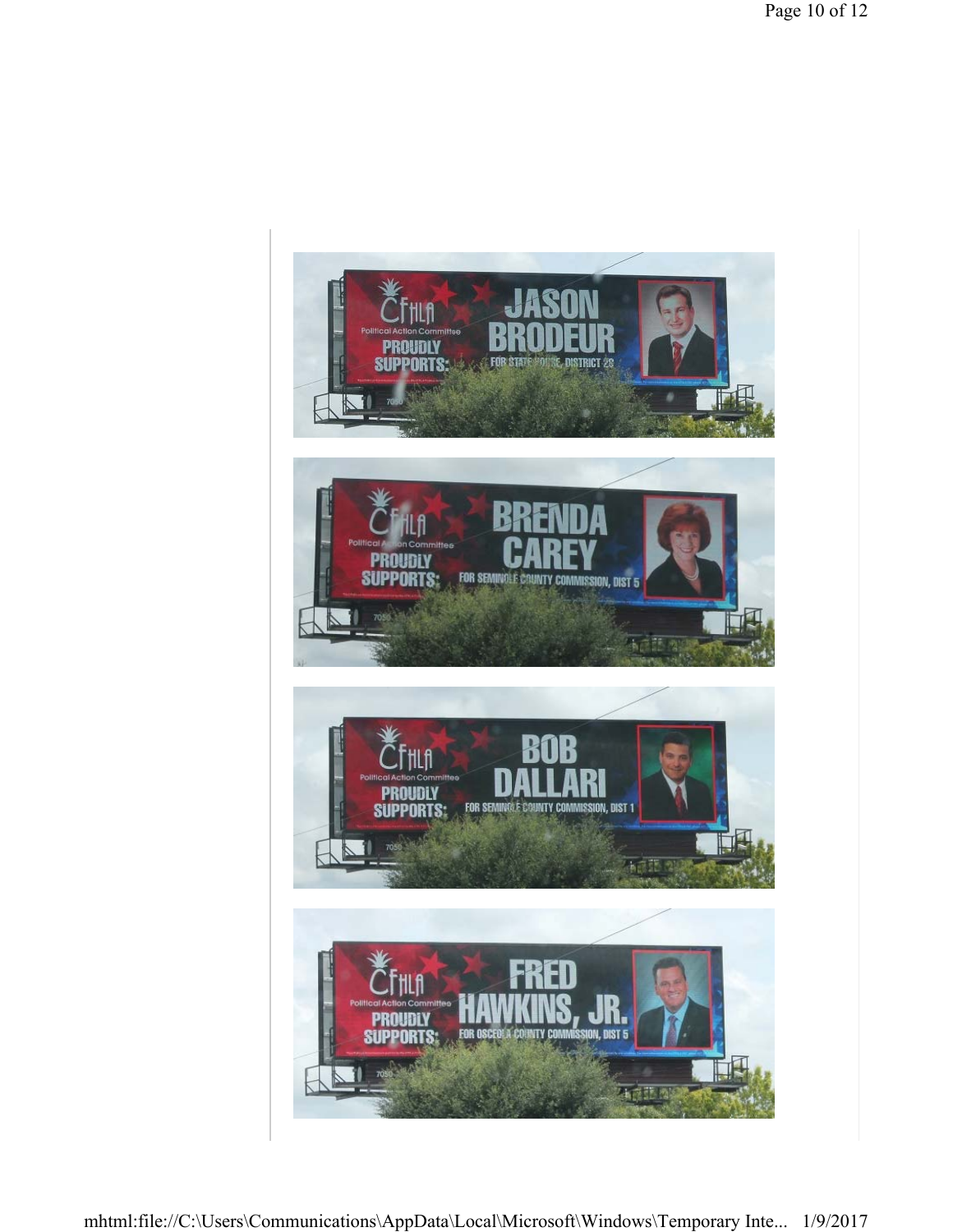

**THIS NEWSLETTER IS PROUDLY SPONSORED BY:**